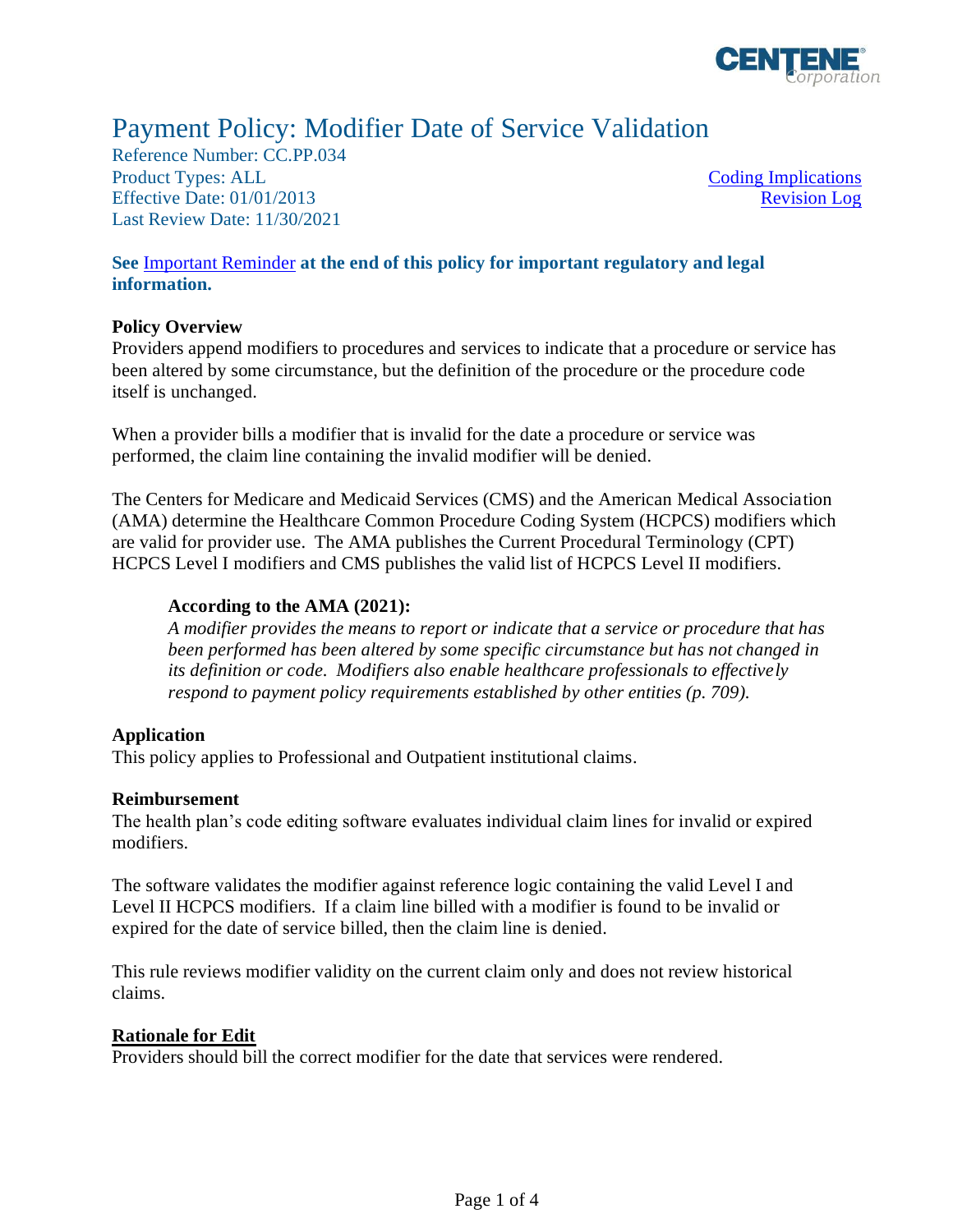

# **PAYMENT POLICY Modifier to DOS Validation**

## <span id="page-1-0"></span>**Coding and Modifier Information**

This payment policy references Current Procedural Terminology (CPT®). CPT® is a registered trademark of the American Medical Association. All CPT® codes and descriptions are copyrighted 2021, American Medical Association. All rights reserved. CPT codes and CPT descriptions are from current manuals and those included herein are not intended to be allinclusive and are included for informational purposes only. Codes referenced in this payment policy are for informational purposes only. Inclusion or exclusion of any codes does not guarantee coverage. Providers should reference the most up-to-date sources of professional coding guidance prior to the submission of claims for reimbursement of covered services.

| <b>Modifier</b> | <b>Descriptor</b>                                                 |
|-----------------|-------------------------------------------------------------------|
| 22-99           | AMA modifiers See Appendix A of the CPT code manual               |
| 25,27,73 and 74 | Modifiers for Ambulatory Surgery Center (ASC) Hospital Outpatient |
|                 | Use                                                               |
| $A1-ZC$         | Level II Modifiers                                                |
| $P1-P6$         | Anesthesia Physical Status Modifiers                              |

## **Definitions**

- 1. *Healthcare Common Procedure Coding System* (HCPCS), Level I Modifiers: Also known as CPT modifiers consisting of two numeric digits. These modifiers are in the range of 22-99. The list is updated annually by the AMA.
- 2. *Healthcare Common Procedure Coding System* (HCPCS), Level II Modifiers: Also known as the HCPCS modifiers and consist of two alpha-numeric characters. These modifiers are in the range of AA-VP. The list is updated annually by the CMS.
- 3. *Modifier*: Two digit numeric or alpha-numeric code descriptor that is used by providers to indicate that a service or procedure has been altered by a specific circumstance, but the procedure code and definition is unchanged.

#### **References**

- 1. *Current Procedural Terminology (CPT*®), 2021
- 2. *HCPCS Level II*, 2021
- 3. *International Classification of Diseases*, (ICD-10-CM), 2021
- 4. *ICD-10-CM Official Draft Code Set*, 2021
- <span id="page-1-1"></span>5. *<https://www.cms.gov/Medicare/Coding/HCPCSReleaseCodeSets/Alpha-Numeric-HCPCS>*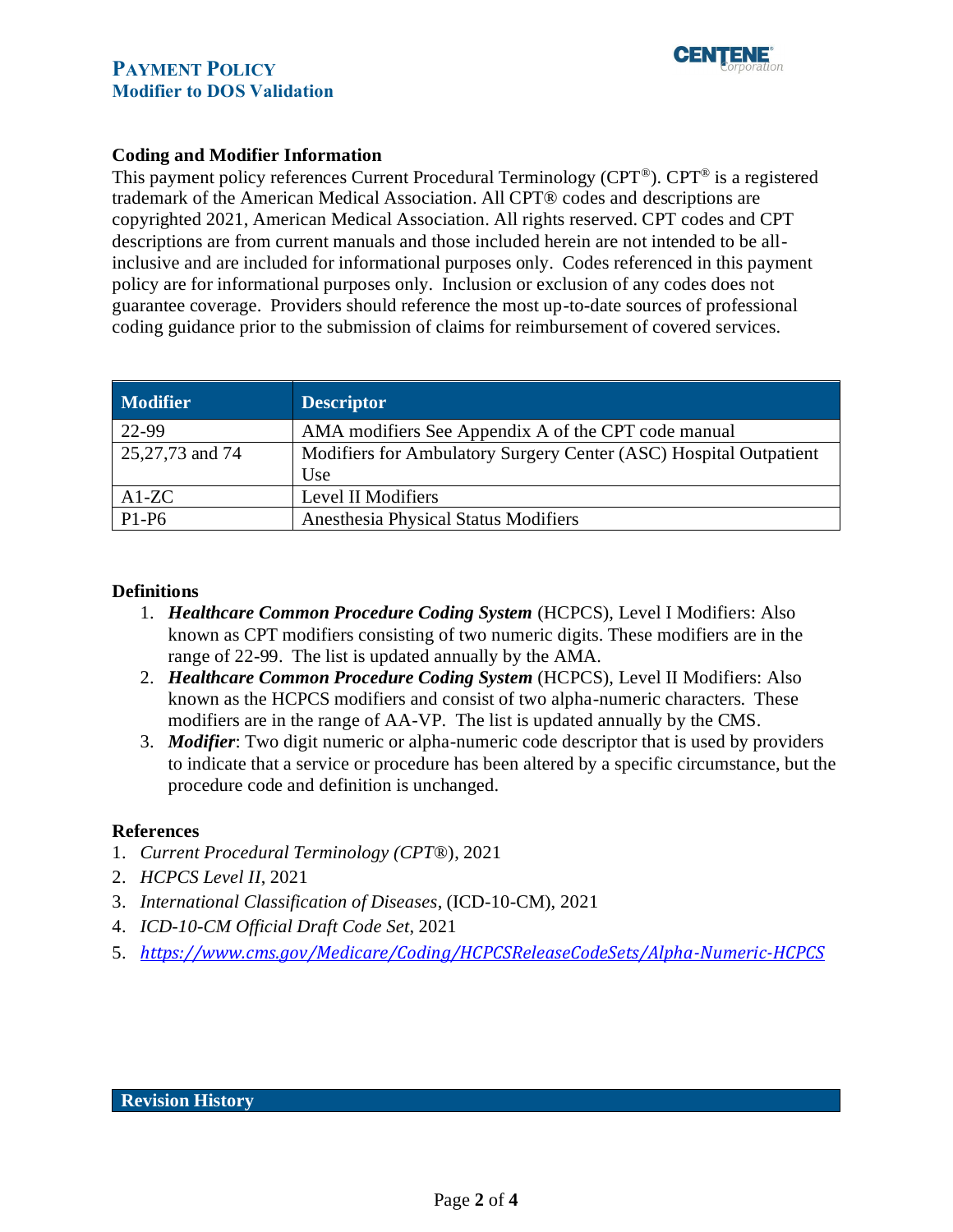

# **PAYMENT POLICY Modifier to DOS Validation**

| 02/24/2018 | Converted to new template and conducted review; revised the list to |
|------------|---------------------------------------------------------------------|
|            | include $A1-A9$ ; and $ZA-ZC$                                       |
| 04/01/2019 | Conducted review, verified codes, updated policy.                   |
| 11/01/2019 | <b>Annual Review completed</b>                                      |
| 11/01/2020 | <b>Annual Review completed</b>                                      |
| 11/30/2021 | Annual review completed                                             |

## <span id="page-2-0"></span>**Important Reminder**

For the purposes of this payment policy, "Health Plan" means a health plan that has adopted this payment policy and that is operated or administered, in whole or in part, by Centene Management Company, LLC, or any other of such health plan's affiliates, as applicable.

The purpose of this payment policy is to provide a guide to payment, which is a component of the guidelines used to assist in making coverage and payment determinations and administering benefits. It does not constitute a contract or guarantee regarding payment or results. Coverage and payment determinations and the administration of benefits are subject to all terms, conditions, exclusions and limitations of the coverage documents (e.g., evidence of coverage, certificate of coverage, policy, contract of insurance, etc.), as well as to state and federal requirements and applicable plan-level administrative policies and procedures.

This payment policy is effective as of the date determined by Health Plan. The date of posting may not be the effective date of this payment policy. This payment policy may be subject to applicable legal and regulatory requirements relating to provider notification. If there is a discrepancy between the effective date of this payment policy and any applicable legal or regulatory requirement, the requirements of law and regulation shall govern. Health Plan retains the right to change, amend or withdraw this payment policy, and additional payment policies may be developed and adopted as needed, at any time.

This payment policy does not constitute medical advice, medical treatment or medical care. It is not intended to dictate to providers how to practice medicine. Providers are expected to exercise professional medical judgment in providing the most appropriate care, and are solely responsible for the medical advice and treatment of members. This payment policy is not intended to recommend treatment for members. Members should consult with their treating physician in connection with diagnosis and treatment decisions.

Providers referred to in this policy are independent contractors who exercise independent judgment and over whom Health Plan has no control or right of control. Providers are not agents or employees of Health Plan.

This payment policy is the property of Centene Corporation. Unauthorized copying, use, and distribution of this payment policy or any information contained herein are strictly prohibited. Providers, members and their representatives are bound to the terms and conditions expressed herein through the terms of their contracts. Where no such contract exists, providers, members and their representatives agree to be bound by such terms and conditions by providing services to members and/or submitting claims for payment for such services.